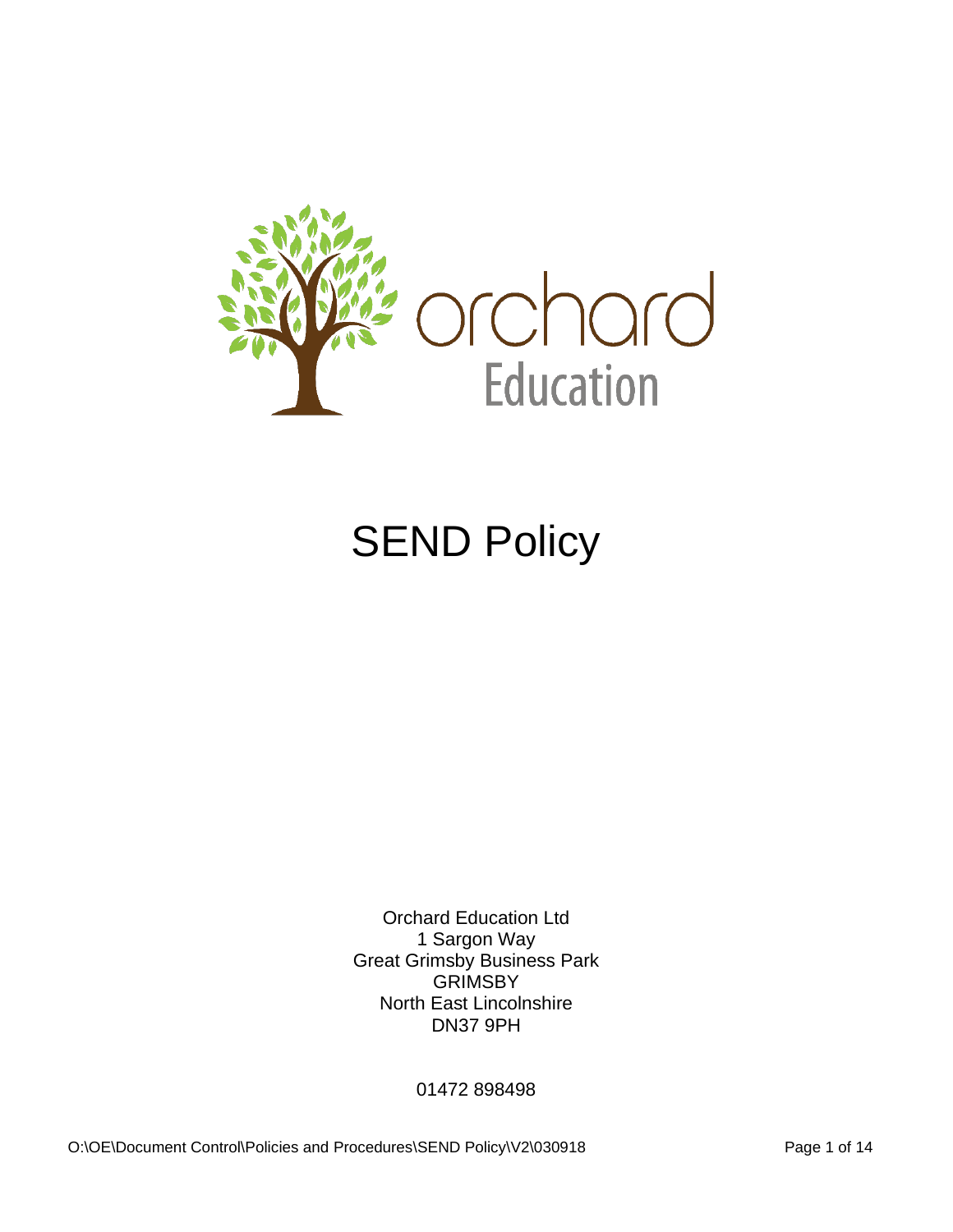# **Orchard SEND Policy**

# **1. Introduction**

1.1 This policy outlines the framework for Orchard School to meet its duty and obligation to provide a high-quality education to its pupils, all who have special educational needs and disabilities (SEND), and to do everything it can to meet the needs of those pupils.

Through successful implementation of this policy, the school aims to:

- Eliminate discrimination.
- Promote equal opportunities.
- Develop emotional resilience, independence and self-esteem.
- Develop social skills that will enable leaners to access all areas of life.
- Have a key focus on Educational development for all pupils.
- Prepare our learners for adulthood.

1.2 We have high aspirations for our pupils with regards to employment, independent living/skills and community participation and that these aspirations should be developed through our curriculum and extra-curricular provision. The following principles underpin this policy:

- The identification and recognition of children's and young people's needs.
- The involvement of children, parents/carers and young people in decisionmaking.
- Collaboration between education, health and social care services to provide support
- High quality provision to meet the needs of children and young people with SEND
- Greater choice and control for young people and parents/carers over their support.
- Successful preparation for adulthood, including careers guidance, work experience opportunities, development of independent living skills, and employment opportunities.

1.3 As a school we primarily, but not exclusively, cater for pupils who experience difficulties in:

- Communication and interaction
- Cognition and learning
- Social, emotional and mental health.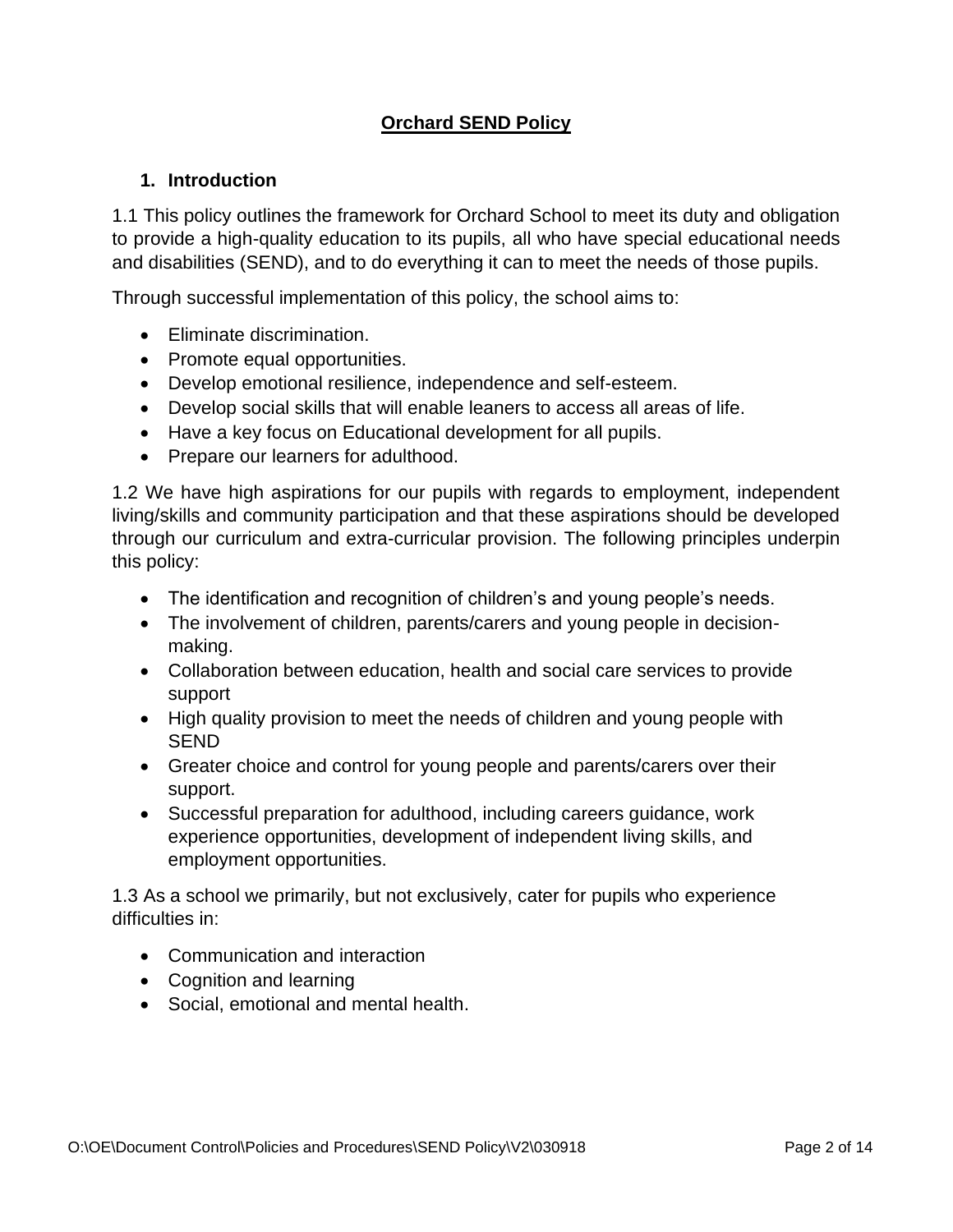We ensure that all applications to this school are treated fairly and in line with our Admissions Policy and SEND Code of Practice guidelines.

# **2. Legal Framework**

This policy has due regard to legislation, including, but not limited to, the following:

Children Act (2004)

Children and Families Act (2014)

Data Protection Act (2018)

Disability Discrimination Act (1995)

Disabled Persons (Services, Consultation and Representation) Act 1986

Education Act (2011)

Equality Act 2010 (Disability) Regulations 2010

Health and Social Care Act 2012

Mental Capacity Act 2005

Special Educational Needs (Personal Budget) Regulations (2014)

Special Educational Needs and Disability (Amendment) Regulations 2015

Special Educational Needs and Disability (Detained Persons) Regulations (2015)

This policy also has due regard to statutory and non-statutory guidance, including, but not limited to, the following:

DfE (2015) 'Special educational needs and disability code of practice: 0 to 25 years'

DfE (2015) 'Supporting pupils with medical conditions'

DfE (2020) 'Keeping children safe in education'

DfE (2015) 'Working together to safeguard children'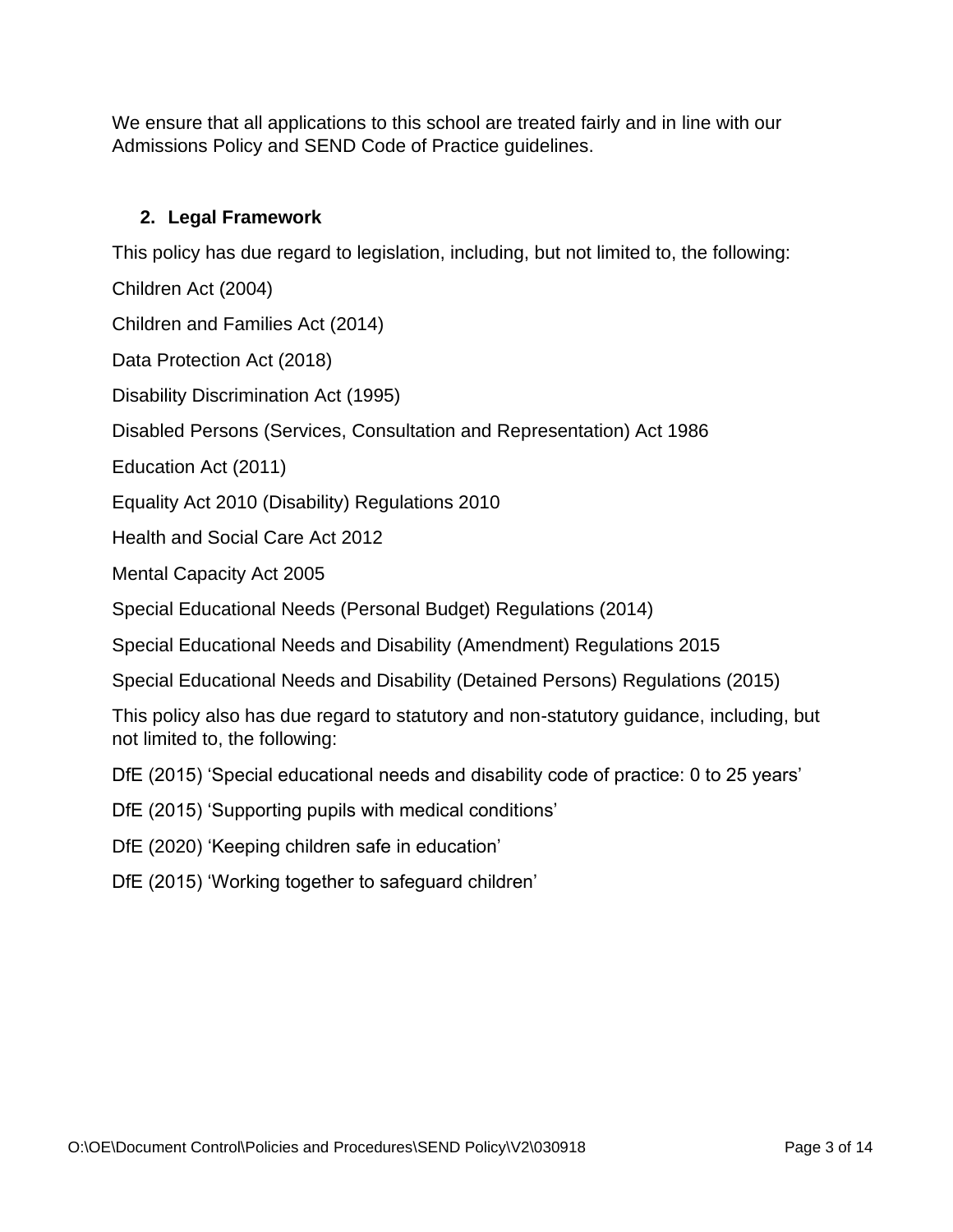# **3.Policy aims and principles**

3.1 The Code of Practice (2015) states:

"A child or young person has SEN if they have a learning difficulty or disability which calls for special educational provision to be made for him or her".

3.2 A child of compulsory school age or a young person has a learning difficulty or disability if he or she:

"Has significantly greater difficulty in learning than the majority of others of the same age; has a disability which prevents or hinders him or her from making use of facilities of a kind generally provided for others of the same age in mainstream academies/ schools."

3.3 A special educational provision is provision that is different from or additional to that normally available to pupils or students of the same age, which is designed to help children and young people with SEN or disabilities to access the National Curriculum or alternative educational packages. At the Orchard Independent School, we offer a bespoke, broad and balanced curriculum.

3.4 This policy outlines the framework for the school to meet its duties and obligations to provide a personalised high-quality education to all its pupils including pupils with special educational needs and / or disabilities.

3.5 The range and degree of learning difficulties, behavioural problems, physical or sensory disabilities that might be found in any group/ class can be considerable, and it is recognised that this situation exists at Orchard Independent School.

3.6 The aims and objectives of the SEND Policy relate directly to other school policies and are also based on the values derived from and are guided by the requirements of the various Acts of Parliament and guidance published pertaining to SEND and the 2015 Code of Practice.

# **4. Terminology**

4.1 The term 'parents' is employed throughout this policy and elsewhere to refer to any parent, guardian or other responsible adult in 'loco parentis'.

# **5. Aims**

5.1 The aims of Orchard Independent School are:

To endeavour to provide exceptional intervention to meet the needs of any pupil with SEND in collaboration with colleagues, other professionals, the young person and the parents.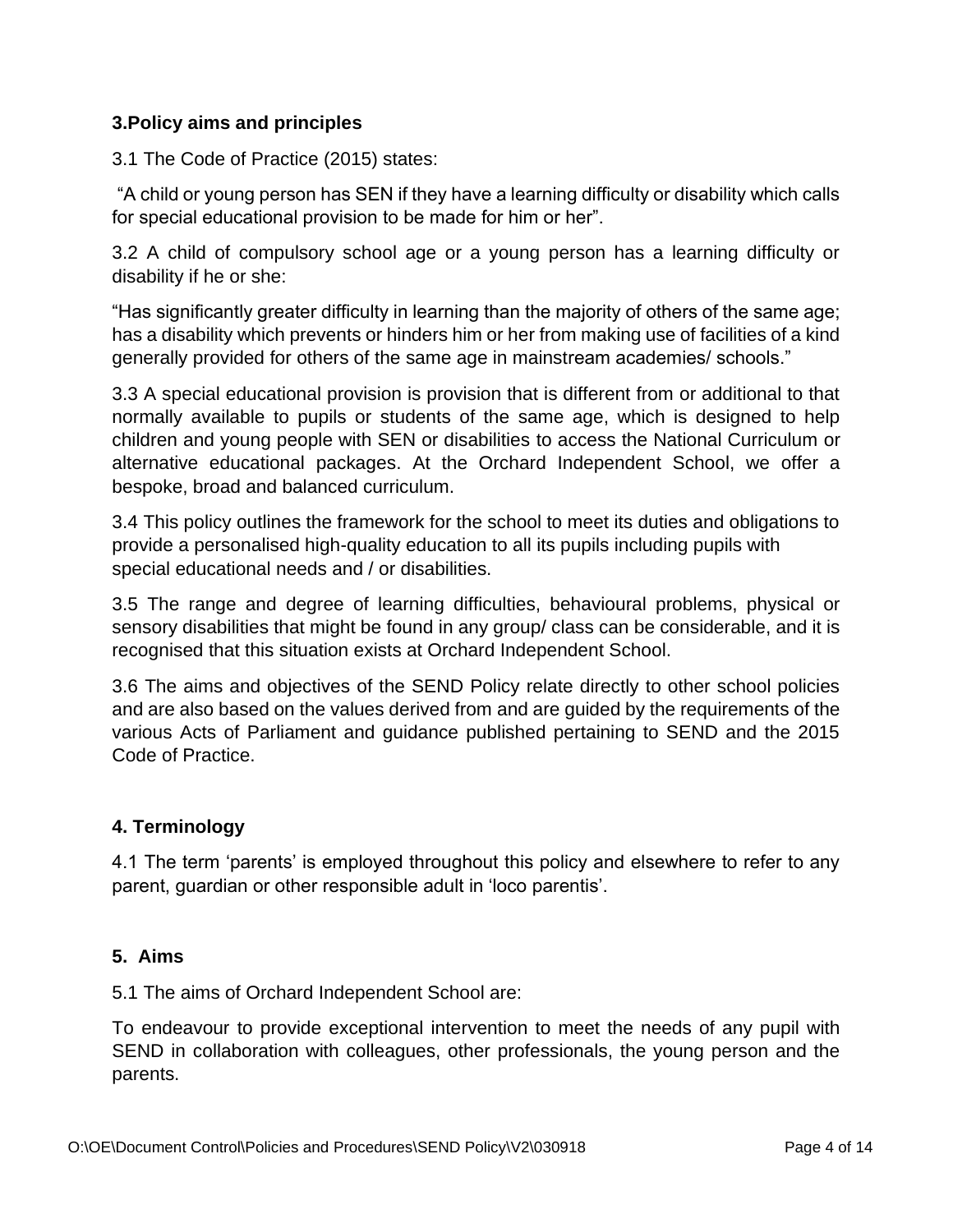To fully involve parents and students in the identification, assessment and delivery of SEND provision and to strive for close cooperation between all agencies concerned and for a multi-disciplinary approach to the resolution of pertinent issues.

To regularly (and at least annually) review plans for pupils with an Education Health and Care Plan (EHCP), ensuring that both pupil and parent views are involved in the review process.

To deliver SEND provision as a responsibility of the Tutor, school therapist, care team and Special Education Needs Co-ordinator (SENCO).

Wherever possible, to ensure full entitlement and access for SEND students to high quality education within a balanced and relevant curriculum.

To educate all our pupils by providing a flexible and personalised curriculum which focuses on strengths and provides targeted support for challenges.

To stimulate students' curiosity, interest and enjoyment in their education and celebrate achievement.

To build students' emotional well-being and promote self-esteem, independence and resilience.

To develop social skills that will allow leaners to function as contributing members of society.

To enable SEND students to be familiar with a body of knowledge, skills, principles and vocabulary so that they can lead full and productive lives. The curriculum must be suitable to promote intellectual, emotional, social and physical development in order that students can develop as valuable members of society both now and in the future by encouraging social skills such as politeness, initiative, independence and safety awareness.

To assess students with SEND as early and thoroughly as possible through a programme of monitoring in the classroom/school, this will include reading and comprehension skills and mathematical reasoning to establish baseline data and data of personal development throughout each term through the schools SEN review process. (Orchard Assessment Tool, Steppingstone to Success & Plan, Do , Review)

To provide concise SEND information and training in line with school SIP and learner cohort yearly*.* These will be updated and reviewed on a regular basis and made accessible to school staff. This will be supported by the Orchard SEN Toolkit which is situated within each classroom and securely on the school server.

To support and advise school staff of their responsibilities towards SEND students through training and regular statutory meetings.

To implement a programme of Continued Professional Development (CPD) for teaching and support staff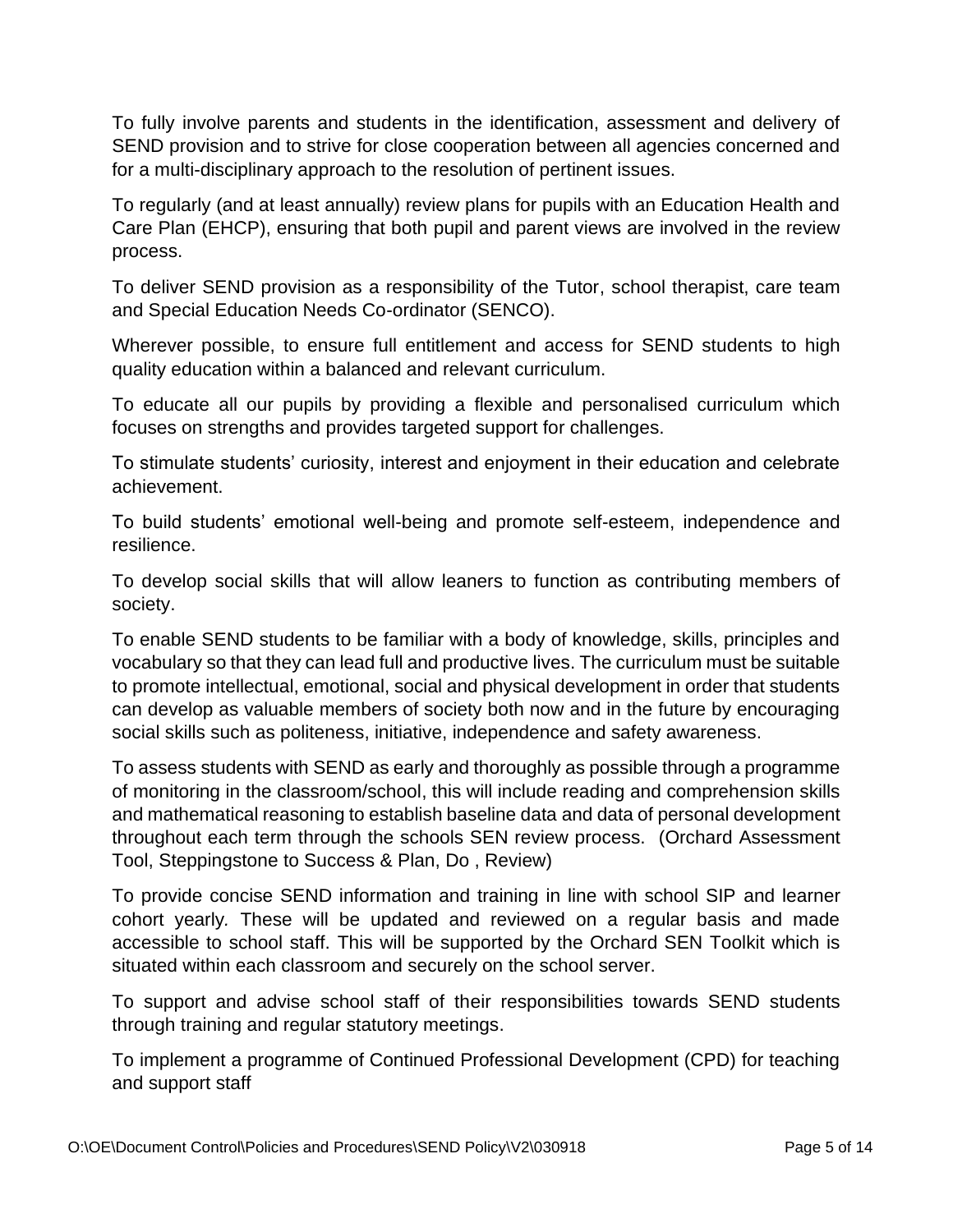# **6. Roles and Responsibilities**

6.1 Key personnel

Wendy Taylor – School SENCo

Michael Burton – Executive Principal & SENCo qualified

Rebecca Genney – Principal

Gemma Baker – Full time School Therapist & advisor (Fortis Therapy)

Steven Finney – Centre Manager

Stuart Dainty – Centre Manager

Matthew Maidens – Restorative & Pastoral manager

Lena Griffin – DSL & Welfare Officer

Peter Macleod – Transitioning DSL & Welfare officer

School Advisory panel David Melia, Kate Storr, Steven Broderick & Peter Macleod – To support/challenge, advise and ensure the school endeavours to meet all its statutory requirements.

6.2 The Principal has responsibility to ensure the school:

Regularly reviews how expertise and resources are used to address SEN and Disability and are used to build quality of whole school provision as part of an approach to whole school improvement.

Fully engages parents and / or young people with SEND when drawing up policies that affect them.

Identifies, assesses, and ensures effective provision to improve long term outcomes for all children and young people with SEND.

Uses best endeavours to secure the special educational provision called for by a child or young person's SEND.

Designates an appropriate member of staff (the SENCo) as having responsibility for coordinating provision for pupils with SEND.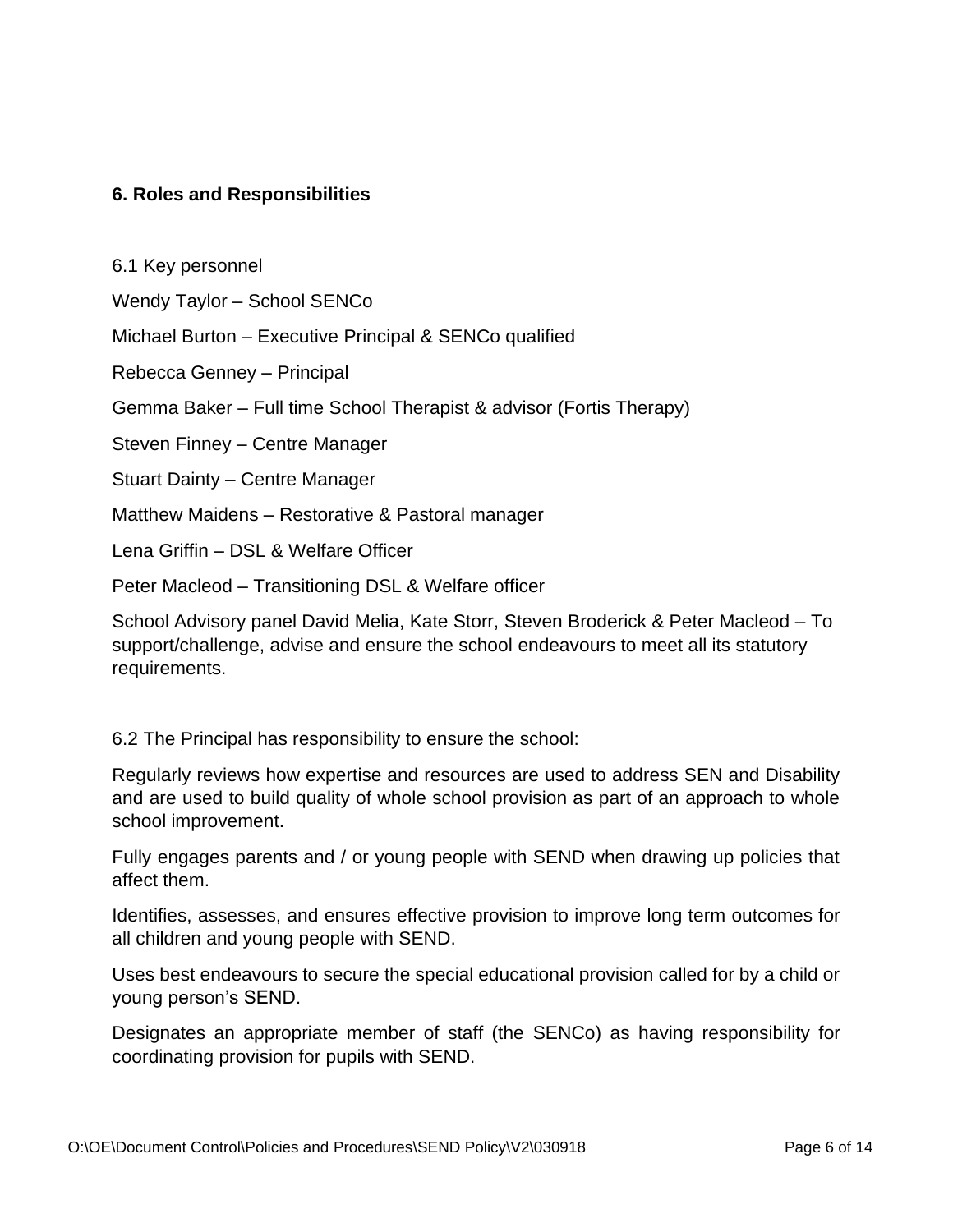Makes reasonable adjustments for pupils with disabilities to help alleviate any substantial disadvantage they experience because of their disability.

Takes necessary steps to ensure that students with disabilities are not discriminated against, harassed or victimised.

Publishes a SEND information report on an annual basis on the school website. (Each September)

Ensures that those teaching or working with pupils are aware of their needs and have arrangements in place to meet them.

Ensures that tutors understand the strategies to identify and support vulnerable pupils and possess knowledge of the SEN and Disabilities most frequently encountered in line with the school's PLTs (Personal Learning Targets, linked directly to EHCP) and the schools ESP's (Emotional Support Plan).

Ensures that tutors monitor and regularly review pupil's progress each half term school a school report and complete a comprehensive SEN review termly.

Cooperates with local authorities during annual EHC plan reviews.

Ensure that a review of a pupil's EHC plan is undertaken at least 7 months before transfer to another phase of education (Pre Christmas/Spring term yearly).

Takes steps to ensure that pupils and parents/carers are actively supported in contributing to needs assessments and developing and reviewing EHC plans.

Establishes and maintains a culture of high expectations and encourages pupils with SEND to fulfil their potential and become valuable members of society.

6.3 The SENCo must:

Be a qualified teacher.

Attain or be working towards the National Award in Special Educational Needs Coordination within three years of appointment.

Take a leading role in the strategic development of SEND policy and provision in the school.

Ensure that the school meets its responsibilities under the Equality Act (2010) with regard to reasonable adjustments and access arrangements.

Undertake day-to-day responsibility for the operation of SEND policy and coordinate the specific provision made to support individual children with SEN, including those who have EHCPs.

Advise on a graduated approach to providing SEND support.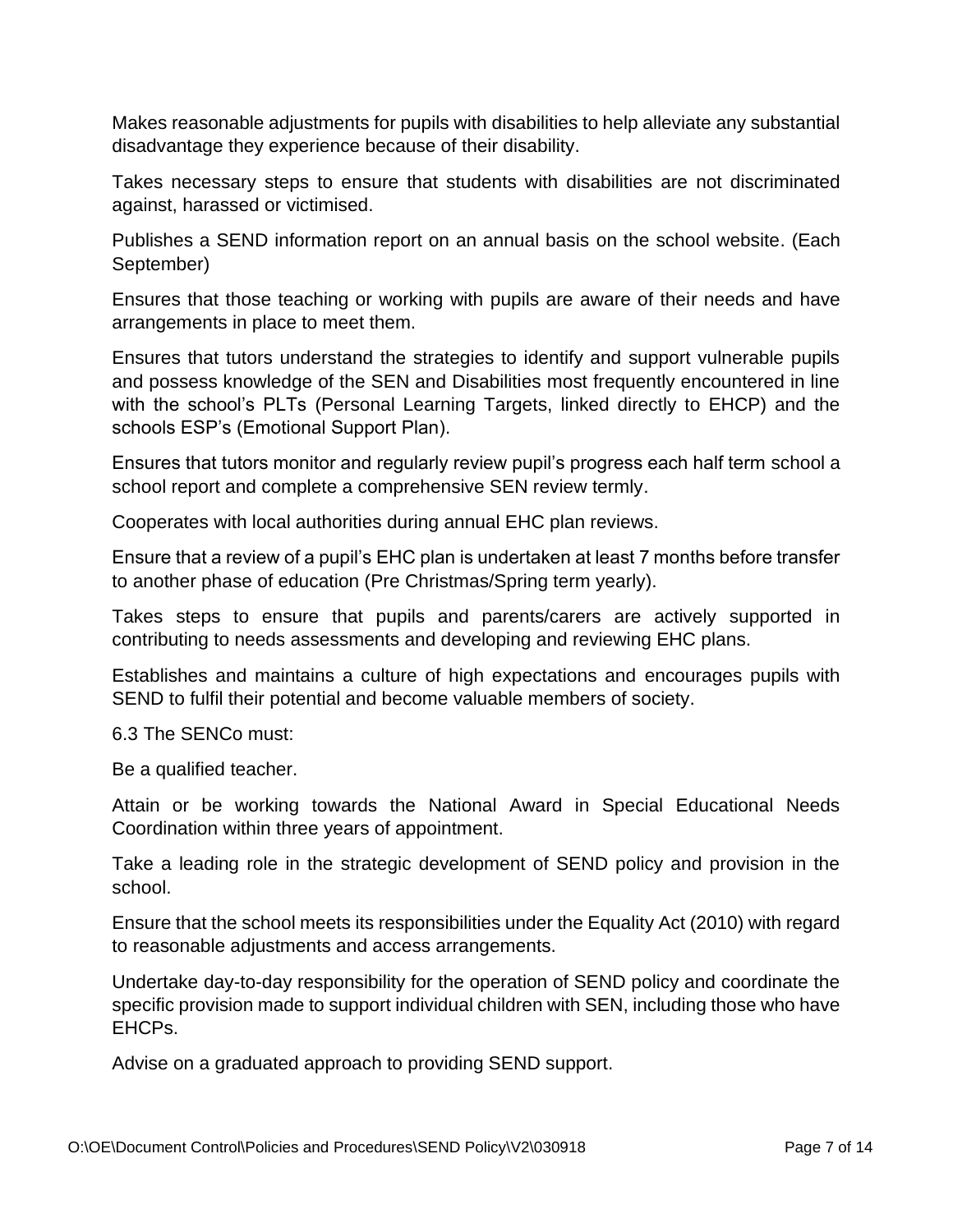Prepare, publish and update annually a SEND information report outlining arrangements for the admission of pupils with SEND, the steps being taken to prevent pupils with SEND from being treated less favourably than others and the facilities and resources provided to enable access to learning and personal development.

Oversee liaison with the parents of students with SEND.

Oversee liaison with other academies, educational psychologists, health and social care professionals, and independent or voluntary bodies.

Oversee liaison with the potential future providers of education to ensure that the young person and their parents are informed about options and a smooth transition is planned.

Provide professional guidance to colleagues and work closely with staff members, parents, carers, and other agencies.

Be one of the key points of contact for external agencies

Work with other professionals providing a support role to the family.

Ensure that the school keeps the records of all pupils with SEND up to date.

Support the class/subject tutor in the assessment of a pupil's particular strengths and weaknesses and advise on effective implementation of support.

Ensure parents/carers and relevant school staff up to date with any changes or concerns involving the pupil.

6.4 Class tutors must:

Plan and review support for their students with SEND, on a graduated basis, in collaboration with parents, the SENCO and, where appropriate, the student themselves.

Set high expectations for every pupil and aim for them to achieve their full potential, whatever their prior attainment.

Use appropriate assessment to set targets which are deliberately ambitious in line with the Orchard assessment tool.

Plan lessons to address potential areas of difficulty and to ensure that there are no barriers to every student achieving.

Be aware of the needs, outcomes sought, and support provided to pupils with SEND they are working with.

Keep an up to date Emotional support plan (ESP) that supports the additional needs of all learners in their class.

Keep the relevant figures of authority up to date with any changes in behaviour, academic developments and causes of concern.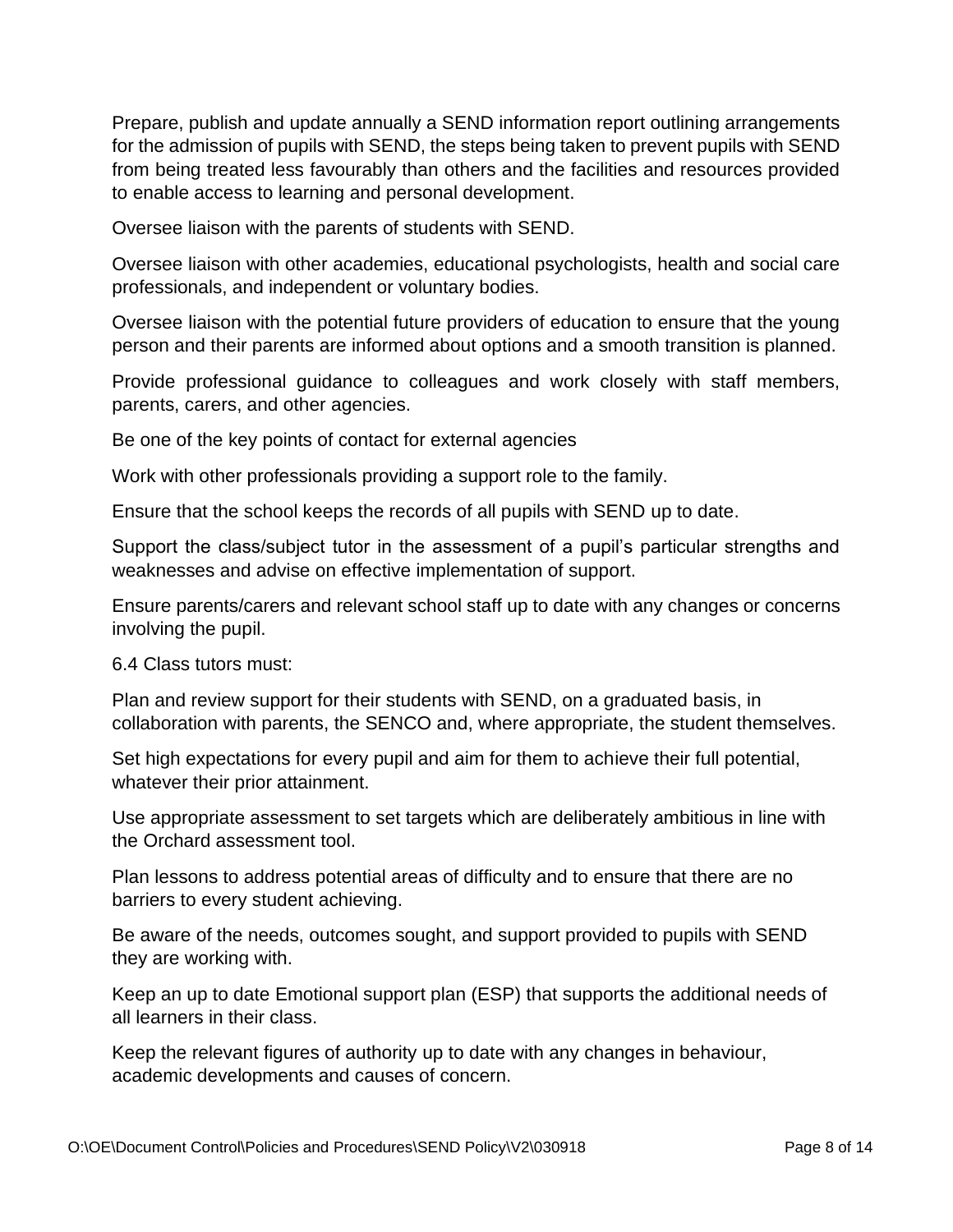#### 6.5 Parents and Carers

We encourage parents to:

Work closely with the school to develop a partnership that will support their child long term so that they successfully prepare for adulthood.

Be aware of their child's targets and progress made towards them.

Attend and taken part in reviews.

## **7. Involving Parents and pupils in decision making.**

7.1 Effective planning should help parents, children and young people with SEN express their needs, wishes and goals, and should:

Focus on the child or young person as an individual, not their SEN label. Be easy for children, young people and their parents to understand and use clear ordinary language and images, rather than professional jargon.

Highlight the child or young person's strengths and capacities.

Enable the child or young person, and those who know them best, to say what they have done, what they are interested in and what outcomes they are seeking in future.

Tailor support to the needs of the individual and their family.

Bring together relevant professionals to discuss and agree together the overall approach to supporting each learner effectively to succeed in education and life.

Ensure pupils have the opportunity to feed into their ECHP reviews and implement innovative strategies to gather this information, e.g. working with a trusted adult outside the formal review so that they feel comfortable sharing their thoughts and feelings, this will ensure the plan is fully informed and accurate.

## **8. Graduated approach.**

8.1 The school will employ a graduated approach to meeting the student's needs, including:

Establishing a clear picture of the student's needs.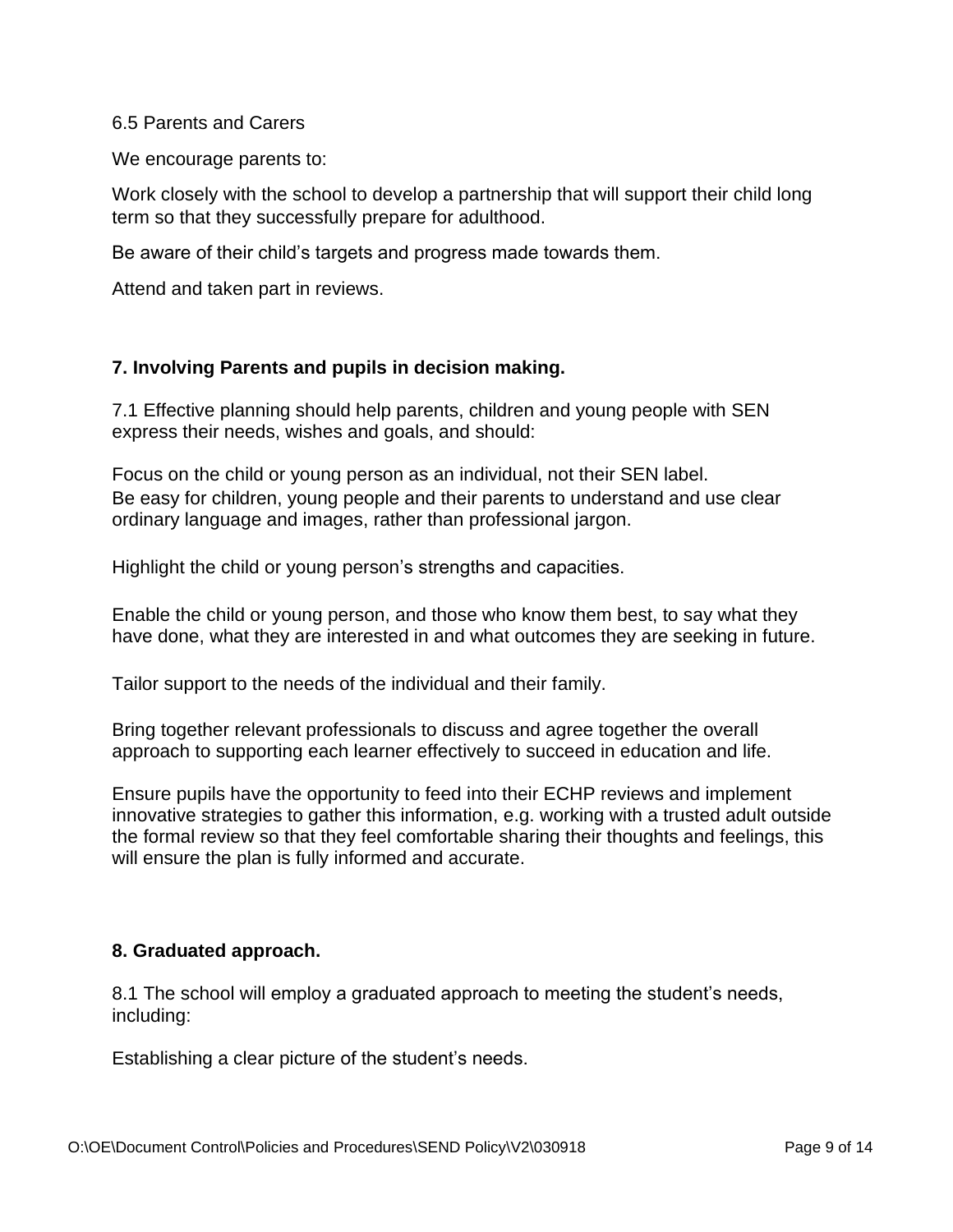Planning with the student and student's parents, the interventions and support to be put in place, as well as the expected impact on progress, development and behaviour, along with a clear date for review.

Implementing the interventions, with support of the SENCo.

Reviewing the effectiveness of any interventions for identified or potential SEND and making any necessary revisions half termly/termly or in line with any specific intervention date.

8.2 Waves of provision.

| Wave 1 | <b>Quality first inclusive</b><br>teaching for all pupils | Shows signs of<br>difficulty in<br>developing<br>literacy or<br>numeracy skills<br>and has poor<br>emotional stability<br>due to SEND,<br>which results in<br>poor attainment<br>across curriculum<br>areas. (in one or<br>more of four<br>categories of<br>need.) |
|--------|-----------------------------------------------------------|--------------------------------------------------------------------------------------------------------------------------------------------------------------------------------------------------------------------------------------------------------------------|
| Wave 2 | Short-term targeted<br>interventions<br>$\bullet$         | Makes little or no<br>progress when<br>teaching<br>approaches are<br>targeted<br>specifically at a<br>child's identified<br>areas of weakness<br>SEMH are not<br>ameliorated by the<br>positive strategies<br>in the classroom                                     |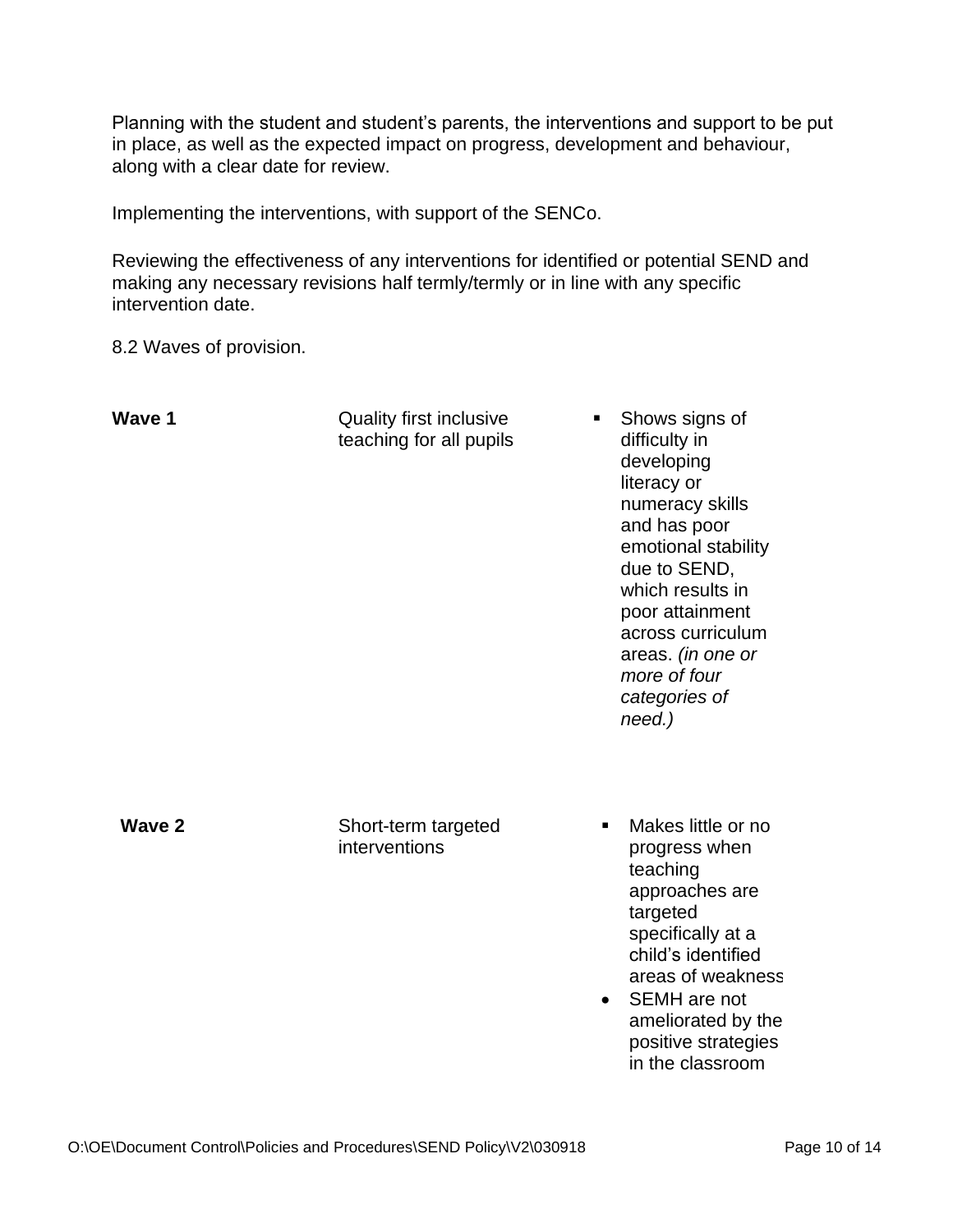provisionalsosfensory or differepthigstacal curroible hands in the **alassrontin**ues to

make little or no progress despite the provision of specialist equipment and targeted assistance in the classroom.

- Has communication and / or interaction difficulties, and continues to make little or no progress, despite the provision of a differentiated curriculum in the classroom and targeted assistance.
- Continues to make little or no progress in specific areas over a long period.
- Continues working at National Curriculum levels substantially below that expected of children of a similar age.
- Has ongoing SEMH difficulties which substantially and regularly interfered with the child's own learning or that of other students.

no progress despi provision of specia equipment in the classroom  $\Box$  Has communica and / or interaction difficulties, and co to make little or no progress, despite provision of a differentiated curri in the classroom

**Wave 3** 

Long-term support, personalised provision including involvement of any outside agencies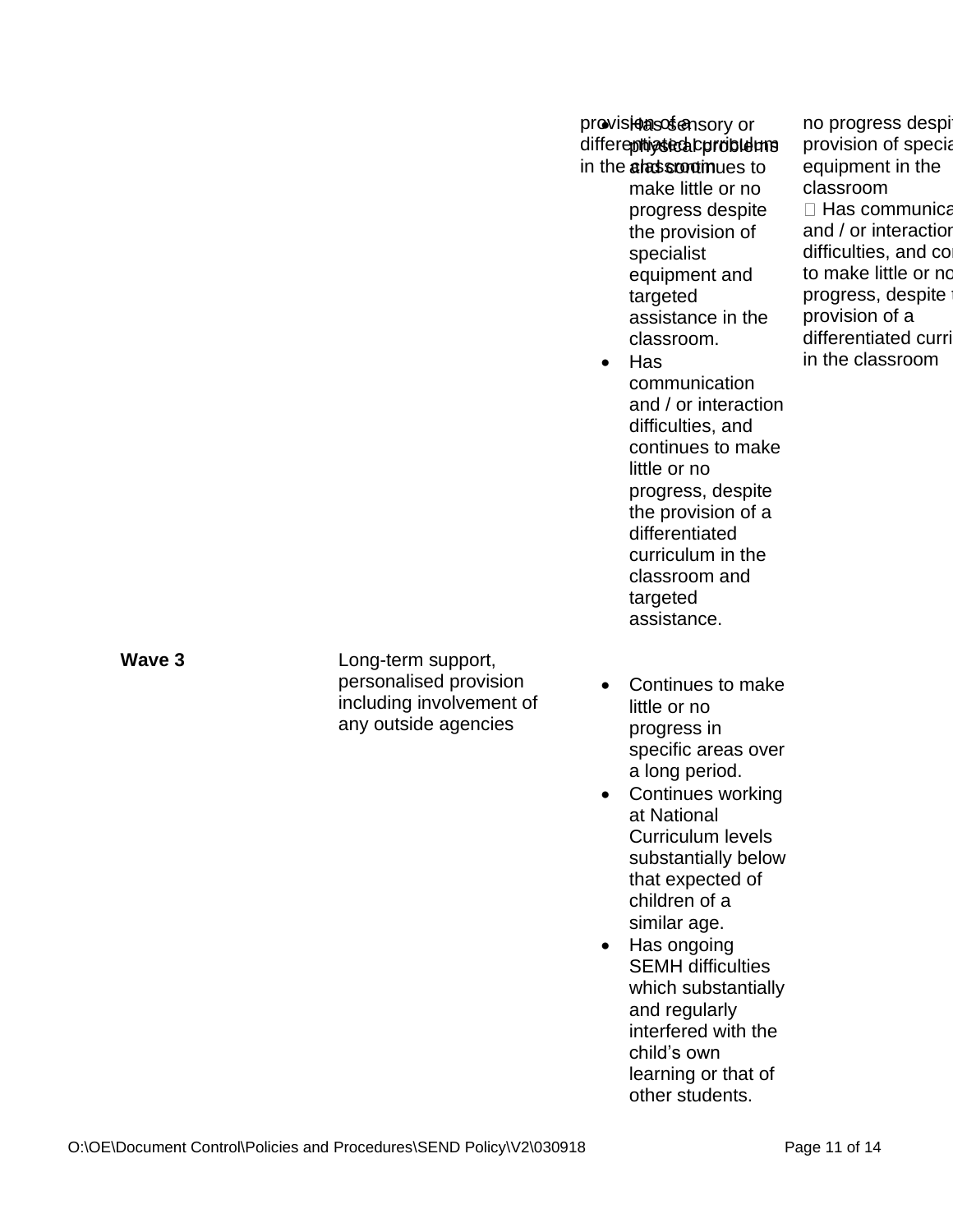- Has sensory or physical needs and requires specialist equipment or regular advice or visits by a specialist service.
- Has an ongoing communication or interaction difficulty that impedes the development of social relationships and cause substantial barriers to learning in the classroom.

#### 8.2. Assessment.

Pupils at the Orchard are assessed in all areas of education, social skills, and emotional stability for the first half term of entering the school. These results are collated and feed into each pupil personalised timetable that includes bespoke differentiated academic work, social skills targets, and goals to achieve or improve their emotional understanding.

All Personal Learning Targets (PLTs) will be closely linked to each individual's EHCP outcomes whenever possible.

These assessments will be reviewed half termly, termly, or yearly depending on the progress towards achieving PLTs.

## **9. Data and record keeping**

The school will:

Include details of SEND, outcomes, teaching strategies and the involvement of specialists, as part of its standard system to monitor the progress and development of all students.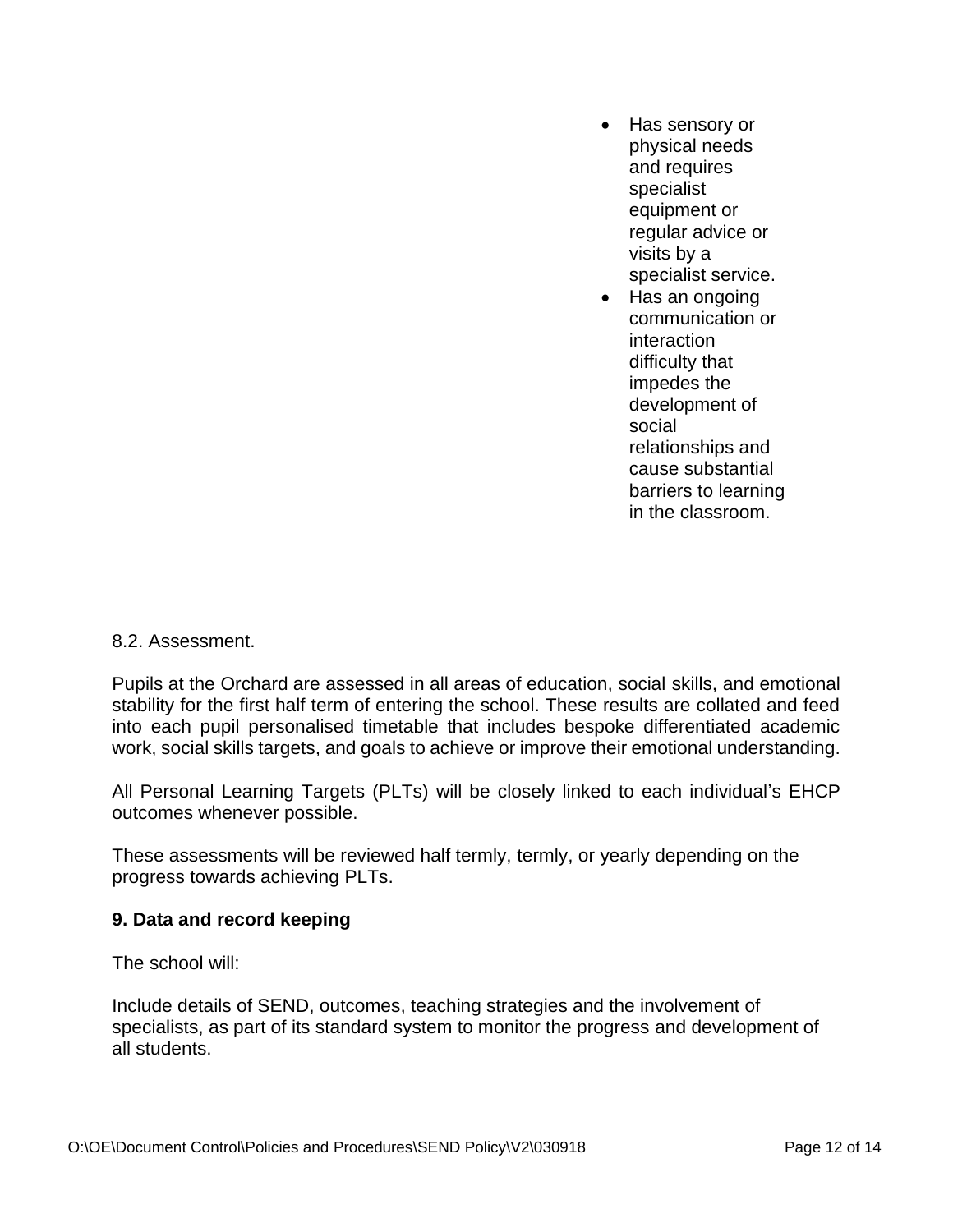Maintain an accurate and up-to-date register of the provision made for students with SEND.

Record details of additional or different SEND provision; all the above will be stored within a secure server that is owned by the school. Any other paper-based records will be kept within a lockable cupboard inline with our data protection policy.

## **10. SEN and Disability Tribunal**

The school will meet any request to attend a SEND Tribunal and explain any departure from its duties and obligations under the SEN Code of Practice.

## **11. Confidentiality**

11.1 The School will not disclose any EHC plan without the consent of the student's parents except for disclosure:

To an SEN and Disability Tribunal.

On the order of any court for the purpose of any criminal proceedings.

For the purposes of investigations of maladministration under the Local Government Act 1974.

To enable any authority to perform duties arising from the Disabled Persons (Services, Consultation and Representation) Act 1986 or from the Children Act relating to safeguarding and promoting the welfare of children.

To Ofsted inspection teams as part of their inspections.

To the person with SEND responsibility regarding the student's application for disabled students allowance in advance of taking up a place in higher education.

To the principal (or equivalent position) of the institution at which the pupil is intending to start higher education.

## **12. Admissions**

12.1 Orchard Independent School will consider applications for pupils who have SEND or are under statutory assessment, but do not have an EHCP at the time of consultation.

12.2 The School will require information of any disability or special educational need which may affect a pupil's ability to participate in the admissions procedure and take full advantage of the education provided at the School, so that the School can assess those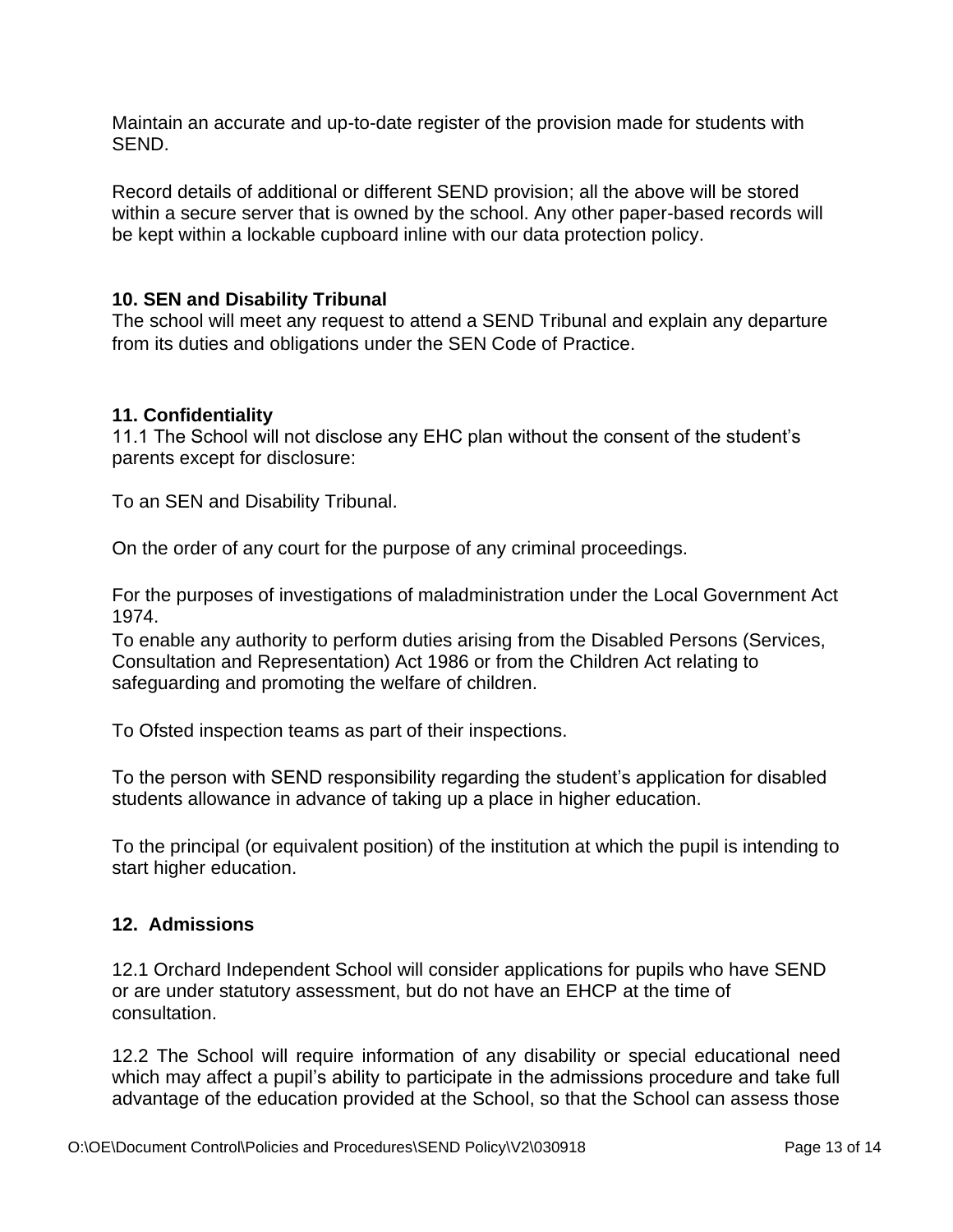needs and consult with parents about the adjustments which can reasonably be made to ensure that the application procedure is accessible for the candidate and that the School can cater adequately for the pupil should the offer of a place be made.

12.3 Pupils referred will have Special Educational Needs and Disability (which in most cases will be formalised with an Education Health and Care Plan). In most cases the presenting reasons for referral will be SEMH needs or Communication difficulties, although the young people referred are likely to present with a range of other difficulties including dyslexia, dyspraxia, ADHD, ADD, ODD and GDD which the school will endeavour to support if the local authority cannot find them a specialist provision that caters for their individual specific need to prevent learners from being out of education. The Orchard do not specialise in any specific area of SEND but robustly support learners with a broad range of mild-moderate emotional & communication difficulties.

The Orchard will ensure the local authority are informed in the summer term of any learners that are not making sufficient progress and need a specific setting for their additional needs, and not the broad and balanced offer of the Orchard.

The Orchard is not a secure unit and is not resourced to cater for learners who present high levels of aggressive behaviour to learners or staff, cause significant damage to property and require high levels of skilled physical intervention.

**13. Monitoring and review** 

.

13.1 This policy will be reviewed annually or in the following circumstances:

Changes in legislation and / or government guidance.

Because of any other significant change or event.

If the policy is determined not to be effective.

The policy will have an interim review but will still be reviewed annually.

13.2 If there are urgent concerns these should be raised to the SENCo or the Principal in the first instance for them to determine whether a review of the policy is required in advance of the review date.